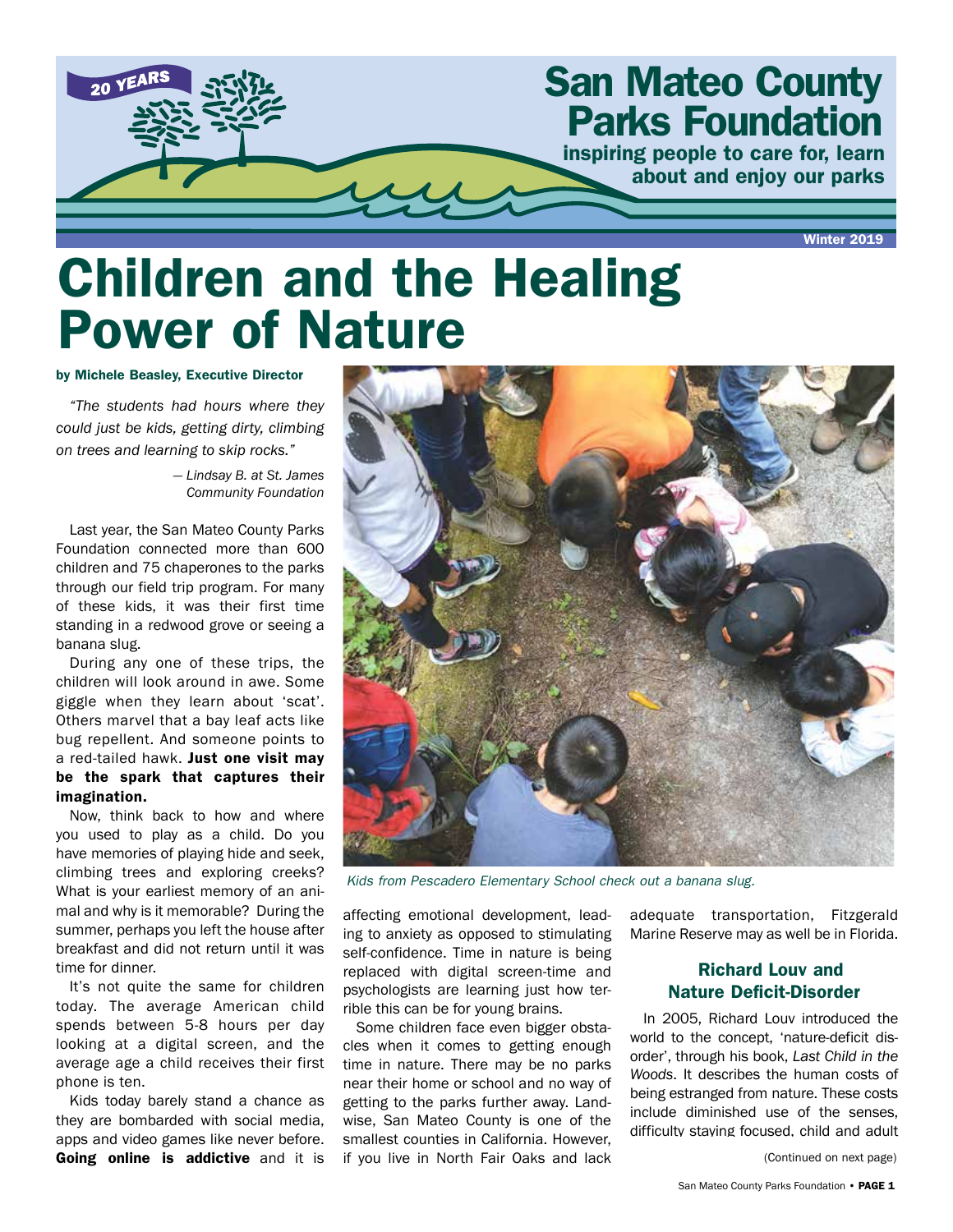#### San Mateo County Parks

Coyote Point Recreation Area

Crystal Springs Trails San Andreas Trail Sawyer Camp Trail

Edgewood Park & Preserve Devil's Slide Trail

Fitzgerald Marine Reserve Pillar Point Bluff

> Flood Park Friendship Park

Junipero Serra Park

Huddart Park

Memorial Park Pescadero Creek Park Sam McDonald Park Heritage Grove

Mirada Surf Moss Beach Park Quarry Park San Bruno Mountain Park Sanchez Adobe San Pedro Valley Park Tunitas Creek Beach Park Woodside Store Wunderlich Park

#### Board of Directors

Korrine Skinner, Chair Susan Eliot Briggs Mary DeLong Heather Hardy Amy Jensen Justin Knowles Jorge Laguna Laura Paton Joe Pfeister Katy Coonan Rhoades Executive Director

Michele Beasley

Membership and Development Assistant

Traci Loftis

#### Contact information

#### San Mateo County Parks Foundation

1701 Coyote Point Drive, San Mateo, CA 94401

650/321-5812 voice

info@supportparks.org www.supportparks.org





*A docent from Friends of Fitzgerald Marine Reserve talks about sea life with kids from the Boys and Girls Club of North San Mateo County.*

(Continued from previous page)

obesity, Vitamin D deficiency and much more. In addition to these mental and physical costs, Louv has been sounding the alarm about the consequences to our environment if kids are not being raised to have a close relationship with nature.

If so much of a child's day is taken up with screen-time, when do they get to play outside and get their hands muddy? If a child lives far from a park, how can they experience nature and reap its rewards? If children grow up without a real connection to nature, what will they pass on to their children? As Louv once asked, "If nature experiences escape younger generations, who will be the future stewards of the earth?"

Raising children to have a love for nature is important for their health, for our communities and ultimately for the planet. The beauty of getting kids out in nature is that you are reaching them as they are forming their ideas about the world and what is of value to them. Making them feel welcome and engaging their curiosity can turn them into lifelong supporters. They in turn may bring along their parents.

#### Removing Barriers

A lack of transportation to the parks is a significant barrier and one that tends to affect lower-income households at a disproportionate rate. And it is clear that if tomorrow's leaders are to continue a legacy of protecting and stewarding parks and open space, then we must introduce them to the parks today.

The San Mateo County Parks Foundation covers the cost of bus transportation to the parks for schools and youth groups that cannot otherwise afford it. In doing so, we connect them to programs in the parks run by Friends' Groups or park rangers.

One such field trip was for a mothers' group out of North Fair Oaks. They and their toddlers, in partnership with Peninsula Conflict Resolution Center and Community Alliance to Revitalize Our Neighborhood (CARON), visited Edgewood Park. Volunteers from Friends of Edgewood orchestrated a Spanish-language welcome, puppet show and nature walk.

One mom shared beaming, "We had the experience of knowing the mice houses. There are so many and those houses have different rooms — it was a beautiful experience."

Just one visit can be the spark.

#### The Reports Are In

Last June, the University of East Anglia in Norwich, England published their findings on whether time in nature leads to better health. They did this after surveying over 140 studies that involved nearly 300 million people from 20 countries.

They found that time in nature is associated with significant health benefits such as reducing one's risk for type II diabetes and cardiovascular disease as well as reducing one's blood pressure, heart rate and stress levels. The benefits to kids are enormous, from improved concentration to better motor coordination to stronger bones.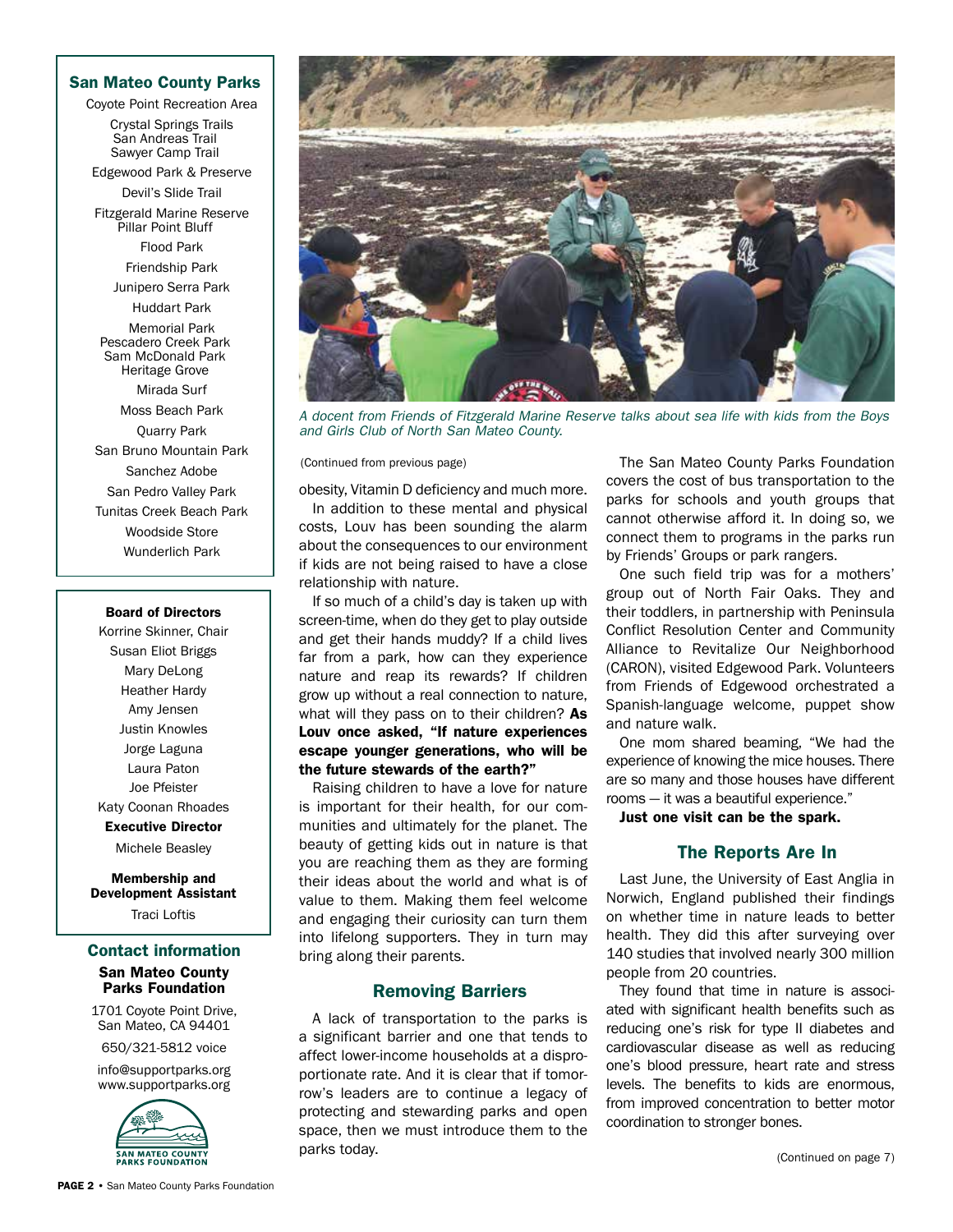# Ohlone-Portolá Trail Project to Mark History

By Korrine Skinner, Board Chair

Two hundred and fifty years ago, an expedition led by Gaspar de Portolá, traveled 1,200 miles up the Alta California coast, under orders to explore an overland route for establishing Spanish harbors at San Diego and Monterey Bay.

That expedition traveled farther north, following the well-established footpaths that marked trade routes between native villages, to become the first Europeans to see the San Francisco Bay. The Parks Foundation is supporting efforts to commemorate this history and honor the region's native culture with an interpretive, multi-use recreational trail and automobile route.

Under the directions of the San Mateo County Parks department, The Ohlone-Portolá Heritage Trail Feasibility Study is nearing completion. The planned 90-mile regional trail will follow the Portolá Expedition's route between Native American villages and become the first trail to fully link the bayside and coast. Interpretive signage will tell the story of the indigenous Ohlone culture, as well as the expedition's 27 days in San Mateo County in 1769.

The expedition was chronicled by Portolá himself, Father Juan Crespi and Miguel Constansó, the party's engineer. According to those surviving journals, the expedition did not recognize Monterey Bay from Spanish sea-explorer Sebastián Vizcaíno's 167-year-old description and continued north in search of a suitable harbor.

As the expedition entered what is now San Mateo County near Año Nuevo State Park, they were welcomed by the Quiroste people, who inhabited one of the largest villages along the coast. Historians estimate that indigenous peoples have lived in this area for approximately 10,000 years. These natives, collectively called the Ramaytush Ohlone due to their shared dialect, numbered more than 2,000 throughout the county in 1769. California's rich resources supported the highest concentration of Native Americans west of the Mississippi River an estimated 300,000 in comparison to



*The proposed Ohlone-Portolá Heritage Trail route links historic tribal village sites, Portolá expedition campsites and other state and national historic sites.*

the roughly 250,000 spread across all of the other western states combined. Local tribes were generally organized in territories bounded by watersheds, with small groups living in multiple villages, spaced about 3-5 miles apart along the creeks and valleys. While these 10 tribes were separate entities, descendants now refer to themselves as Ohlone.

The Quiroste provided much-needed nourishment to Portolá's men, reviving scurvy-ridden soldiers, and told of two large bodies of water about 3-days walk north. They sent guides to lead the party to neighboring villages at San Gregorio, Tunitas Creek and Half Moon Bay. At Montara Mountain, Costansó recognized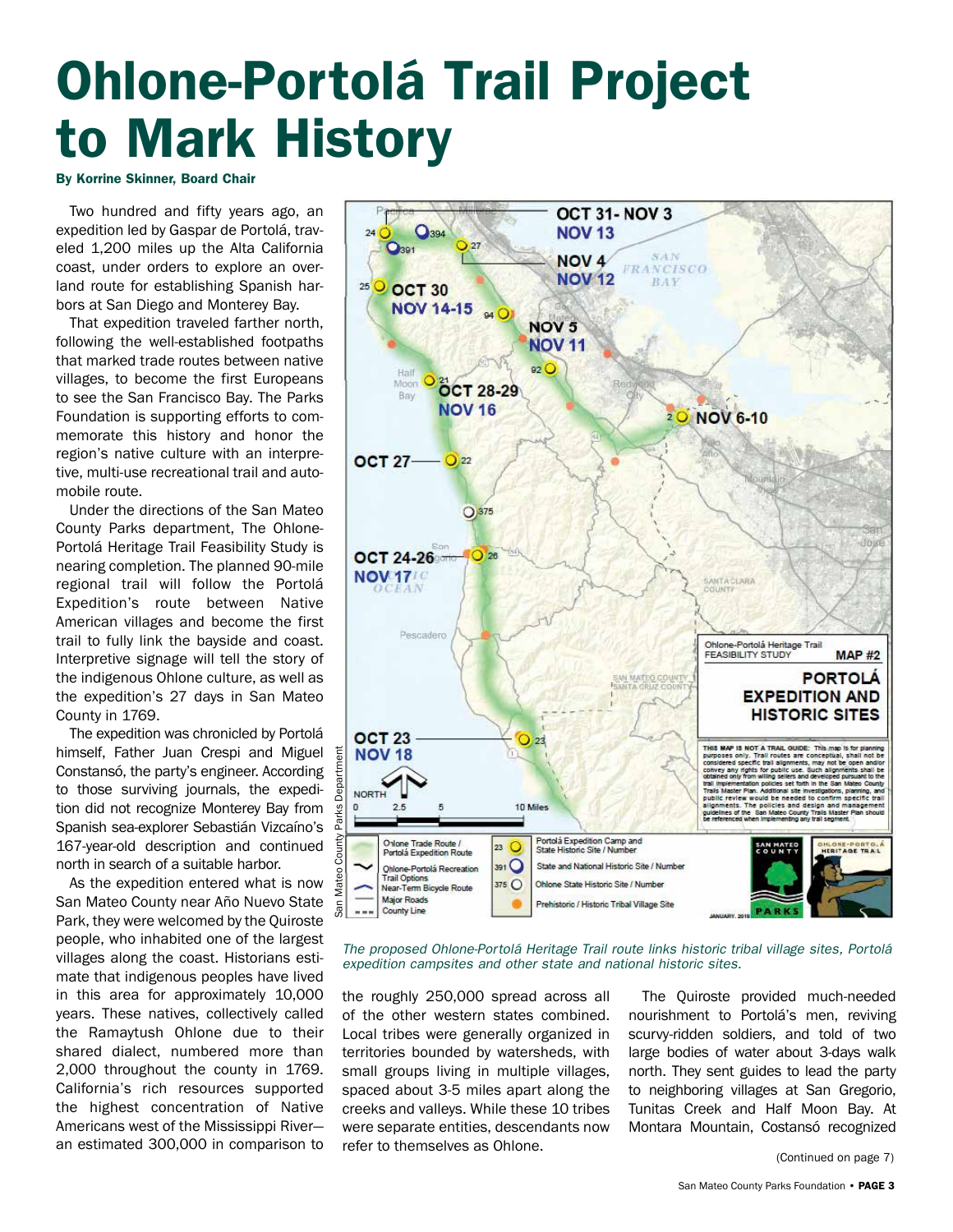## Thank you to our generous supporters!

#### The following contributed between August 1, 2018 and December 31, 2018

#### *\$5,000 and greater*

Acton Family Giving Anonymous Baker Family Charitable Fund, through Vanguard **Charitable** Christensen Family Foundation Pacific Gas and Electric Company

#### *\$1,000-\$4,999*

Bear Gulch Foundation Mary Burns Ray and Marian Christensen The East Creek Fund, through Silicon Valley Community Foundation Susan Eliot Briggs Alf and Corty Fengler Franklin Templeton Investments Lynne and Mike Fritz Heather Hardy and Matt Nelson Richard Izmirian Justin Knowles and Jessica Meng Shirley Kwok Georgina LaBerge Joan Lane Linda and Sidney Liebes Kelly Moran and Mark Eliot Robert and Thanh Mougeot Bradford C. and Judith M. O'Brien Cindy and Ron Olander Peninsula Open Space Trust Denise and Cary Phillips Katy Coonan Rhoades Christopher and Julie Ridley Alan Robinson Stephen Scheifele and Rochelle Yonezawa Connie Sevier Jon Sjostedt and Susan Whitford Korrine Skinner and Maureen McEvoy Diana Stark Kelly and Jedediah Thompson TOSA Foundation Cath A. Trindle Kim Vorrath Ron and Linda Weaver Wells Fargo Bank Tom Werbe David and Julia York

#### *\$500-\$999*

Anonymous Michele Beasley David Beaudry and DD Roberts Norbert Bischofberger Brooks Family Vernon Brown Robert and Amy Chin Chonita Cleary, Borel Estate Company Hans and Anne de Veer Mr. and Mrs. Theodore H. Geballe Laura Gottsman and Jon Kessler Jon Goulden and Kwok Lau Rita Guiliano Rebecca Haseleu and Paul Hackleman Jerry Hearn Susan Jue Bruce and Rhona Kabakoff Kevin and Janey Kaster Patrick King and Lisa Roberts Bill and Kathy Korbholz Donna G. Krupp Jim and Melissa Lane Susan Kay Lang Peter and Sue LaTourrette Mark Lewis John and Janet McMurtry Betsy Miller Dr. Edward Mocarski and Dr. Christine Martens Mrs. Janet Morris Frances and John Morse Yooki and Nora Park Richard Paterson Joseph Pfeister and Maricar Pacquing Andrew Reback Douglas and Sarah Rivers Lennie Roberts Sarah and Carl Rosendahl Heidi and Steve Schell Werner Schumann Lou Shapiro Sandy Sloan and Eric Richert The Fred Terman and Nan Borreson Fund Caroline and Curt Terwilliger TJ Tsai Scott Van Tyle Jumbo and Trevlyn Williams Larry Wright, Jr. and Merna Richardson

#### *\$125-\$499*

Cindy Abbott L'vannah Abrams Judith and Douglas Adams Mark Albertson John Allen Doug and Diane Allshouse

Carla Altizer Anonymous William and Joan Arnett John Arntz Brian Austin Pinuccia Bagnani Julie Barney Sue Bartalo and Dave Fischer Karen Bartholomew Sherry Barto Wendy G. Bear Ronald and Vivienne Beasley Alvin and Marsha Begun Welden and Liane Benedict Estelle Bertolucci Richard and Joan Biederman John Boggs and Amy Fujishige Boggs Barbara Bonilla Jim and Julie Borden John and Robin Briggs Mike and Lisa Callagy Marco and Jan Casazza Mel and Marguerite Casey David and Edith Cassel Gordon Chamberlain Dustin Chang Richard Chapman Tom and Linda Ciotti Suzanne Coberly Daniel and Linda Cooperman Jack Corey Deborah Cowing and Steve Langhans David and Nancy Crabbe Tom and Veralyn Davids Benjamin and Barbara Davies Laura Demsetz and Bernard Adelstein Stephen and Donna Dobrow Susan Dunn Francesca Eastman and Edward Goodstein Jerry and Linda Elkind Denise Ellestad and Larry Sokolsky Bob Emert and Barbara Ferrerra Emert Phil Endliss and Bob **Sutherland** George England Alain and Rosemary Enthoven Kenneth and Carol Epstein Marian Erdelyi Barbara Erny Pam and Arthur Evans Albert Everitt Craig and Sally Falkenhagen Carol Ferrieri Bruce Ferry

Herbert and Alice Fischgrund Kathy FitzGerald Jean Floyd Diane and James Foote Vicki Friedberg Rachael Gershenson Marianne Gerson and Dean Glover Mary and Clinton Gilliland Meg Gilmore Thomas Glanzman Gary Glass Lea Goldstein and Brian Greenberg GoPro Carole Groom Ann and Barry Haskell Paul and Linda Heiple Michael and Antonie Heren Vincent Hernandez Anita and Alan Herrmann Davis Hershey and Diana Quon Ken and Dee Himes Tony Holtzman Leslie and Jeff Holzman Roger Hoppes Albert Horn Don Horsley and Elaine Walton Horsley Peter Ingram and Ann Yvette Pirie David and Patricia Jacobson Drs. Gail and David Jacoby Amy Jensen Janet Jezek John Kane and Mary Malloy Kane Suzi King James Kleinrath DDS Richard Koepcke Ellen F. Koland Robert Krensky Paul Krupka Peter Kunstadter Jorge Laguna Linda and Sterling Lanier Dennis Lanterman Christopher R. LaRosa Stephen and Maria Leaf Scott Lindquist James Little and Linda Persson Page and Rudolf K. Loeser Angela Loh and Ajay Chawla Dr. Kate Lorig John and Rhonda Luongo Margaret and Jamis MacNiven James Madison Bill Maney and Angeli Salgado Maney Margaret Marshall

Mrs. Janet Martin **Tim McHenry** Martha McKenna Stuart and Meg McLaughlin Dennis and Donna Meixner Neil and Jennifer Merrilees William E. Meyer James and Suzanne Meyer George and Luisa Miller Edward Miner J. Monaghan and Marilyn Voelke Steve and Linda Monosson Roberta Morris and Philip Bucksbaum Donald and Lillian Munakata Vincent Muzzi Liz Noerdlinger and Marc Goldburg Rick Nordensten and Kit Fung James and Cynthia Nourse Jeff and Becky Olson Wayne Ott Marsha Oxsen Stephen and Susan Pace Michael Pacelli Donald Park and Melissa Lukes Laura Paton Jane Paulson Jack and Linda Pearlstein Kenneth and Patricia Pellizzari Terry and Susan Peterson Christine Pezzi David and Jane Pine Mitch and Kristie Postel Richard and Joan Preston Dan Pruzan Norma Quickert Paul Resnick and Joan Karlin Monte Richardson Kristi and Brian Ridgway Jorge Rodriguez and **Jill Antonides** Tom and Elissa Rogers Virgil and Carol Rose Bernard and Shelley Ross Constance Santilli Susan Saunders and Kathleen Whelan Mary Anne Sayler Gloria Schulz Jeffrey Segall Sandy and Rich Shapero Barbara and Michael Shapiro Diane Shea Paul and Julie Shenkman Leonard Shustek Sierra Club - Loma Prieta **Chapter**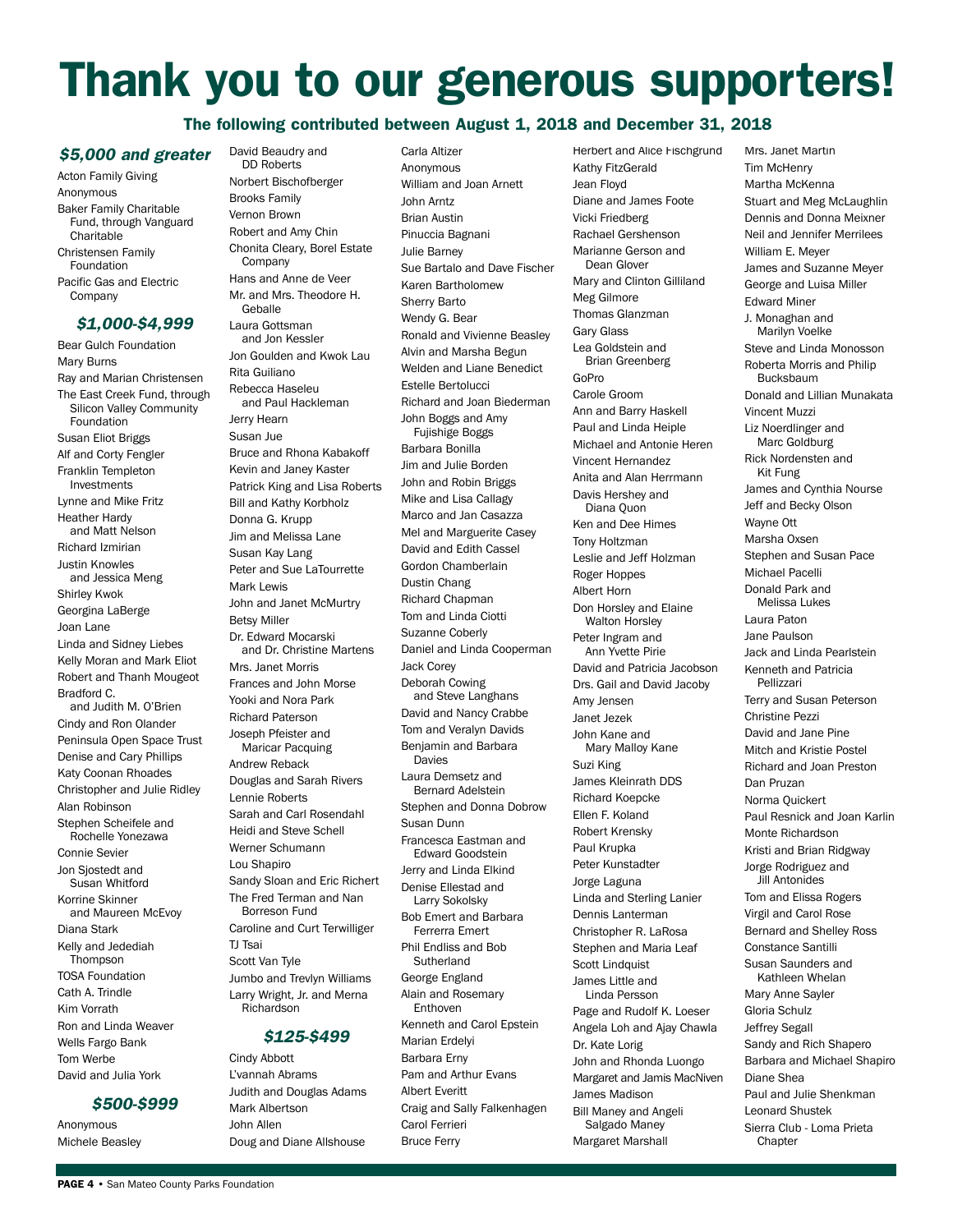Vince and Jackie Siminitus Margaret Slajchert-Jensen Patti Smith Jan Smith Mary and Jim Smith Herbert Steierman Susanne Stevens Peter and Karen Stine Frank and Betsy Stockdale Robert Talbot Dr. Yankin Tanurhan Thomas Tarnowski Roger and Sherry Taylor John and Linda Taylor Kym and Lars Teppo Rebecca and David Tom Vy Ton John Tseng and Wendy Kang Mike and Ellen Turbow Kathy Uhl Thanh Vo Bob and Gail Walker Mary Louise Webster Don Weden Nina Weil Stuart Weiss Gregg and Margery Whitnah Penny Wilkins and Paul Grishaber Mariorie Winkler Bruce and Frances Wright Christopher Wuthmann Hisano Yoshii Brian and Margo Zarker

#### *\$124 and below*

A Couple of SMCo Park Enthusiasts in RWC David and Luisa Adams Gary and Laura Aden AK IK Charitable Fund Natt Alberts Laurie Alexander Dara and Chris Alleyne-Levy Allan Almlie Marjory Alving Anonymous Donald and Louise Arata Modrite Archibeque Valerie Armento Jean Atkinson Don Bach Charles R. Bacon Ari Bader-Natal Jane Bagley Jo Anne Bailey Kenneth and Linda Bailey Susan Barkan Margie Barkhau Walter N. Barnes Jr. Bob Barrett and Linda Atkinson Thomas Barrett Robert and Rosyland Bauer Kay Baum Alex Becker Adrienne Bennett

Gail Benton Shoemaker Dimity Berkner Martin Berndt Gary and Nancy Bertolini Linda Beyce Shalini Bhagat James Bjorken John Black Frances and Noel Blincoe Manfred and Adelheid Boehnke Bonnie and Charles Borden Peter and Gale Borden Leslie Bottorff Jane Bourne Avis Boutell and Alice Miller Suzanne Jones Boutin Patricia Boyle Wade and Leslie Braker Veronica Breuer Allan F. Brown Melvin and Anna Brown Lesley Brownlie Joanne Bruggemann Deborah Bruskin Wesley Brykailo Robert and Julie Buelteman Roy and Katherine Bukstein Timothy Burkhart A. Bruce and Shirley P. Burns Louise Burton and Roger Mateo Grant and Jean Bushee Chris and Jill Bussani Suzanne Butler Jaroslav and Jean Byma Gloria Cahuich Gonzalez Mike and Dorothy Callan Scott Calvert Allesio and Teresa Camilleri Casey Carhart Adele Carney Jennifer and Joseph Castello Robert Chase and Charli Hoffman Diana Chung B. Michael Closson James Cobry Fred Coffer Cynthia Cohan Susan Comartin William and Beverly Cooke Renate Cords John and Emily Corpos Beverly Cory Kevon Cottrell Sylvia Crotty Jane Day Elizabeth Ann De Jarnatt Shevlin de la Roza Antonio De Sousa David Dempsey and Rebecca Douglass Stephen Dever Kathleen Diamond

Darcy Benson and William

Florida

Mary Dias John and Joyce Dick-Peddie Richard and Margaret Divine Richard Dolan Shawn Duff Robert and Rebecca Duffy Mary Duffy Charlotte Dunbar Dolores Eduardo and Karl Gohl Sandi Ellis Gary Emich Didi and Greg Engel Curtis Engelhard Sylvia Fandel James and Mary Farrimond Patricia Faust James Feichtl Susan Fernyak and James Dudley Judith Fierstein Marlene Finley Dorian Fisher Shirley Fitzgerald Patricia Flood Alexander and Judit Florence William Forrest and Sarah Kelsey Gordon and Devra Foster Paul A. Foxall Linda Joyce Franklyn Elsie Fraumeni Nancy L. Freeman Deborah Freeman Hal and Hilda Friedman Steve and Anne Galli Jeff Gebhart and Michelle Riley Alexis Gerard Pamela Gibson Stephen Gildea and Sola Grantham James and Tamara Goell Milton and Jean Goldberg Mark Golembiewski Stephen and Sherry Goodwin Gwyn Gordon and Damian Marhefka Joan Grant Leslie Greaves June Green Joel Greene Vaughn and Spencer Gregory Chris Griffith Alan Grinberg Martha Hagmaier Sandy Hain Mary J. Hansell Lennis Hansen Eric and Krista Hanson Hertha Harrington Gary Harris Sally Harris George and Elyce Haskell Oliver and Gail Hawthorn Robert Haxo Nancy L. Hedley

Eva Heninwolf Beatriz Hennessy Sam and Leslie Herzberg Kali and Narada Hess Marian and Thomas Hill Jeffrey and Gayle Hoch Storrs Hoen and Beth Grossman Dan Hoffman Otto and Trudi Hofmann Kevin Holsinger and Carol Beth Heer Holsinger Michael Holubar Akiko Honda Bill and Janis Hopper Robert Horowitz Annie Vesta Hoss Joanne Howard Ramon Howing Annette Howitt Roy Hoyer Bill and Kelly Huber Alan Huckabay Robert and Patricia Huegle Jack and Barbara Hug Marilyn Hurst Mario and Margrit Ivanov Dana and Marty Izenson Daniel and Terry Jacobs Scott Janda Laura Jason and Bruce Henderson David Jones and Ann Yvonne Walker Paul Jones Elke Jones Marsha Jurasin Barbara Kaiser Sheree Kajiwara Kevin Kannengeiser Harvey and Gay Kaplan Jeannie Karl and Fred Livingston Laura and Abbott Keller Patricia Kepler Jane Kikuchi Richard and Eva Klein William and Laura Klieves June Konno Jane Kos Nick Kovaleski Pamela Kracke James and Patricia Kremer Jack and Jane Kundin Ann Lambertson Ann Lambrecht Carl Landers Linda Lara Jan and Sofia Laskowski Steven LeBlanc Mark and Monika Lee Victor Lee Walter Lehle Hayley Leinfelder Linda Leong Douglas Levick Patricia Levinson

Richard Lewis and Nancy O'Rourke Du Li Kai Lieu Clelia Lion Dr. Sharon Lipner Eileen and Max Listgarten Joy Liu Sylvia Lodge Richard Long Don and Nancy Lorenzen Nam Loui Kathryn Low Marla Lowenthal Anita Lusebrink Harvey Lynch Frawley Lynch Alisa and Neil MacAvoy Chris MacIntosh Rosemary MacLeod Ripudaman and Ellen Malhotra Milt Mallory and Mary Artibee Charles and Anne Malmquist Roderick Manalac Lyn Mangelsdorf Peter Mangione and Margaret Mary Sabo Barbara Marks John Marold Derek R. Marsano The Marshall - Lin Family Florence Martin Sten and Carole Mawson Anne Mayo Perry McCarty Jr. George and Karen McCown Albert and Miek McCubbin James and Suzanne McElwee Jan McFarland-Brown Joan McGuire Mary McGuire-Hickey and John Hickey Steven and Heather McLaughlin John McNally Padmanabha Menon Rachel Meyer Sandra and Scott Miller Marian and Philip Miller Constance Mills Robert Mitchell Michael Mithen Robert S. Mobley Allen Moench Leah Moffatt Clem and Jane Molony Yvonne Mootz Marshall and Charlene Moran Ann Mori Gayle Murphy Mary Lu Murphy Ellen Nachtrieb Mark Nakano and Josephine Leung

(Continued on next page)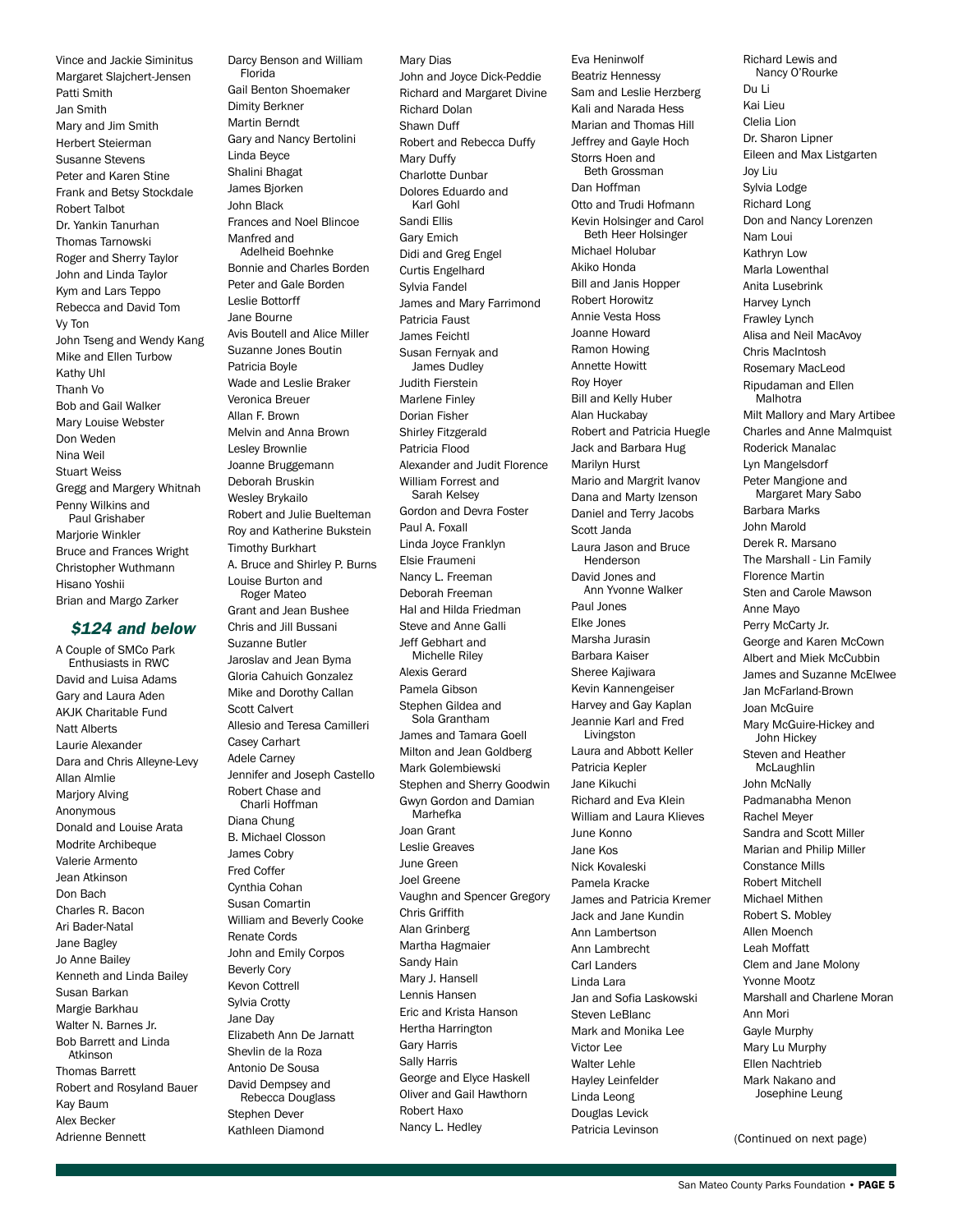(Continued from previous page)

Margaret Nalbach Wally and Rosamond Naylor Cathie Nelson Jane Nettesheim Cynthia Newton Joanna Nguyen-Delgado and Jose Delgado Wendy and Craig Nishizaki D. Warner North and Cheryl Bonham North Pamela Noyer Michael Oconnor M. O'Farrell and T.J. Glauthier David Olsher Robert O'Neill Thomas and Marie O'Rourke William and Judith Orttung G. and Ruth Owen Melinda Owens Wendy Page Philip Palen and Deeana McLemore Angela Parker Jean Parmelee Richard and Joanna Parness Sharron Penn and Stephen Williams Peter Pershing Laura Peterhans Roland Petersen Richard Peterson Julien Phillips Stephen and Janice Pickering Daniel Ponti and Pamela Harris Elaine Porter Patricia Porter Rhonda Press and Lawrence Ragent Charles and Barbara Preuss Kirstan Price Donald E. Pugh Gloria and Jim Purcell Teresa Quan Robert and Elaine Raisler Eleanor Rakonitz April Ramos Linda J. Randall Michael and Christine Read Larry Reed Michele Martinez-Reese and Hans Reese David and Frances Reneau Don Revelo and Marci Morell Nancy Reyering and Martin Walker Angela Robbiano John Roberts Andrew Rodondi Theres and Dennis Rohan Sherry Rolley Ron and Judy Romines Dennis Roseman and Catherine Bonnar Howard B. Rosen and

Annemarie Rosengreen Geoff Rothman Mary Roybal Eric and Melinda Ruchames Sue Runyan Robert Ruth David and Bernelle Saperstein Beverly Saylor Anne Scanlan-Rohrer Janet and Victor Schachter Mark Schack John Scheibe Kathryn Schlichtmann Karlyn Schneider Mary Scholz Guedon and N. Graham Guedon Carl Schwab Kenneth Schwartz and Jane Tan Rick Schwartz Mr. and Mrs. William Schwarz Stanley and Willis Marie Scott Robert Scruggs Rita Seamans Elizabeth I. Seem Patricia and Hamed Shahamiri Dr. Steven Shak Ruth Sheldon David and Sandy Shepler Diane and Dennis Shew Phyllis Shrank Kathryn Shumway Whitney Simonds Patricia Skillman David and Joan Skurnick Edward and Dolores Sleeper Frank and Kathleen Small Susan Smith Bruce and Gayle Snyder Seth Stafford and Heather MacDonald Jeffrey and Linda J. Starr Duane Steffey Linda Stegora Lillian Stenfeldt Susan Stone and James Leckie Ruby Stout Phil Strause Richard and Joanna **Strawbridge** Lee Strieb and Shari Golan Marlo Stroud Hope and Brian Suchsland Ulrike and Walter Sujansky Patricia Suvari Lina T. Swisher Kathy and Andy Switky Jim Szafranski Rowland W. Tabor Louise Tassone Julie Taylor and Lindsay Jones David Taylor and Ronda

Susan M. Doherty

Margaret Thayer David Thomas Douglas Thompson and Barbara DeMartinis Aidan and Emma Toda Heather Townsend Charlene Trueb Kenneth Turkowski Yousef Turshani Holly Van Houten Marilynn Vandor Michael Vasey and Patti Papeleux Mark Victory Jonathan and Maarit Visbal Darien and Douglas Walker Sylvia Walker Craig Wallace Catherine Wandro Ellen Wang John Ward and Assoc. Margaret Warren Debbie and Mark Wartenberg Thomas Webber and Frederique Bard Ralph and Elizabeth Weber Elizabeth Weeks David Weight Jeff Weintraub Suzanne Wells Anne M. Westerfield Michael Weston Jeannette Whitcomb and Robert Wineland Ken White and Carolyn Crane Jo Bell and Norman Whitlatch Carolyn and Greg Wilbur Colin Williams and Ginger Barth Becky Williams Kristen Willison Judith Windt and Manuel Nathenson Chris Witzel Weldon and Carol Wong Craig and Mary Working Michael and Nancy Wright Alan Yee Bob and Dorothy Young Annie Young Dove Yu Rosemarie and Wojciech Zalewski Peggy Zeller Shaoying Zhu *Monthly Giving*

Rebecca Archer Lee Baker Michele Beasley Estelle Bertolucci Pamela Bilz Loretta Brooks and Chuck Heimstadt Eduardo Castillo Dorothy Cordell Josephine Cosino

Mary DeLong and Jamie Riotto John Echarte Megan Fluke Timothy Fox Deking Francisco Jorge Gomez Daniel Guiney Heather Hardy Sam Herzberg Steven Hibshman Christine Hollender Amy Jensen Judy Kay Alicia Kellie Ashley Larson Teresita Laya-Evangelista Melody Lee Alice Leung Kirk Lindstrom Kimberly Marlow Susan and Jack Marquis Maria Mastrangelo Perry McCarty Jr. Rita Nabong Mendoza Anna Nastari Joseph Pfeister and Maricar Pacquing Martha Poyatos Danae Ramirez Timothy Reardon Veneranda Zamora Redmond Ma Grace Rivera Robert Ervin Rosenthall Diane Ross Rose Rushworth Patricia Sanchez Mary Catherine Schumacher Diana Yen Shu Gladys Smith Georgia Stigall Matthew Suarez Margaret Victoria Tides Donna Vaillancourt Gerardo Velez Lori Wallace Michael James Wilkison Han Yun

#### *Gifts in Honor*

L'vannah Abrams in honor of Barry and Zenia Bielsker Brian and Leslie Baker in honor of Joseph Pfeister Alvin and Marsha Begun in honor of Park Rangers and Volunteers Deborah Bruskin in honor of John and Frances Morse Mary Burns in honor of Julia Bott Megan Fluke in honor of Michele Beasley Rebecca Haseleu and Paul Hackleman in honor of Ranger Laurel Finnegan Linda Leong in honor of Julia Bott

Melinda Owens in honor of Emily Anderson Paul Resnick and Joan Karlin in honor of Elizabeth Coonan, Deborah Gould and Laurie Palmer, Elizabeth Gould Kenneth Schwartz and Jane Tan in honor of Ranger

#### *Gifts in Memory*

Rob Cala

Timothy Burkhart in memory of Hannah Burkhart Jose Delgado and Joanna Nguyen-Delgado in memory of Jonathan Le Sam Herzberg in memory of Harlan Edelman Sam Herzberg in memory of Maria Solis Joan Lane in memory of Melvin B. Lane Anita Lusebrink in memory of Karen Lusebrink Michael Pacelli in memory of Charles Derwin TOSA Foundation in memory of Christy Holloway Scott Van Tyle in memory of Louis and Genie Van Tyle *Matching Gift Programs* AmazonSmile Foundation Apple Matching Gifts Program Gilead Sciences, Inc. Google Donations for Doers Google Matching Gifts Program Intel Foundation Johnson & Johnson Jump Associates LLC

Microsoft Matching Gifts Program Thermo Fisher Scientific Wells Fargo Community Support Campaign

*Every effort was made to ensure that this list is complete and accurate. The Foundation regrets any errors or omissions. Please contact us so we may make the proper correction.*

*————————*

*Newsletter design by Shannon Corey*

*Stock services provided by UBS*

*Accounting services provided by SingerLewak, LLP*

Macchello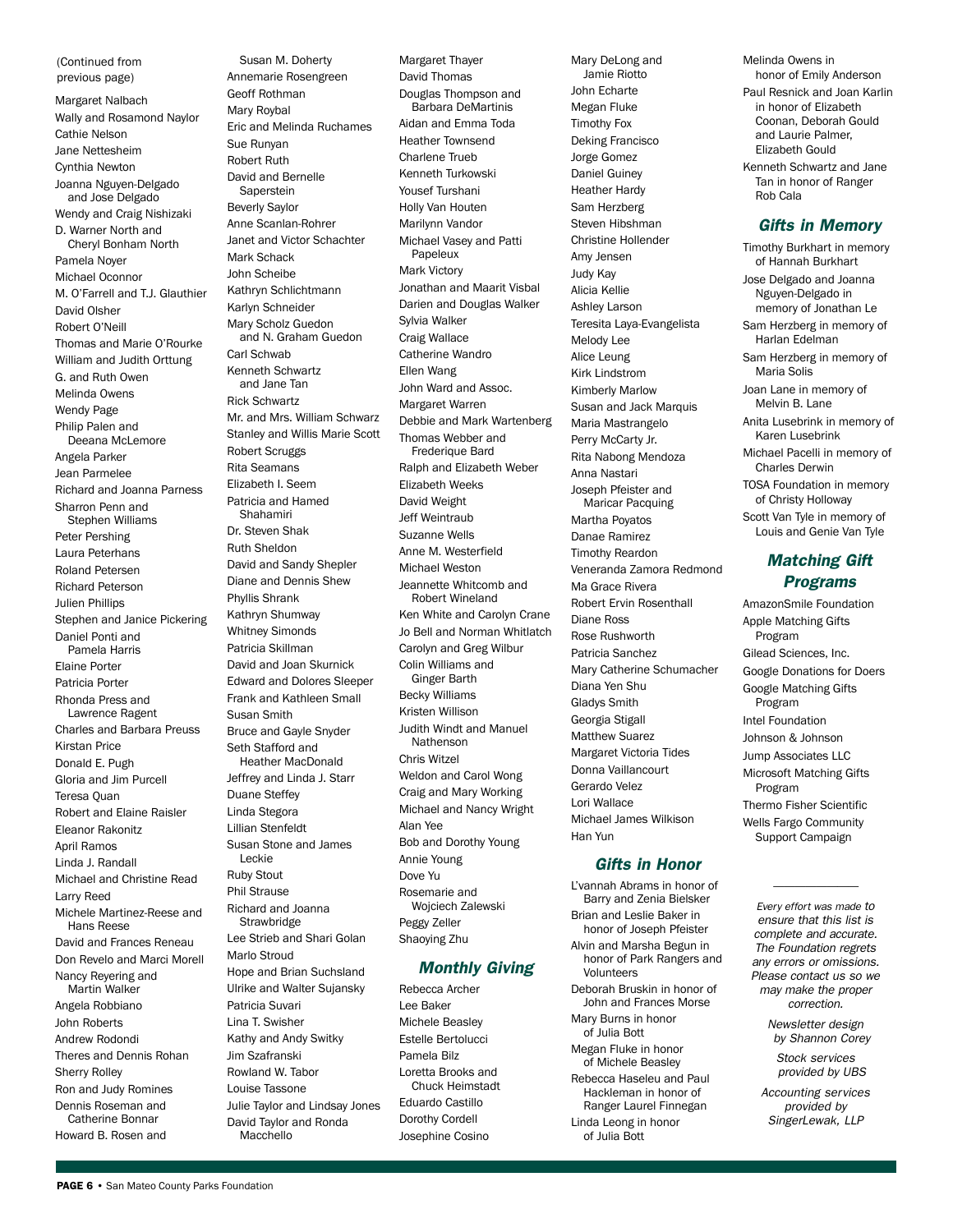(Continued from page 2)

In Japan, 'forest-bathing', or shinrinyoku, has been in practice since the 1980s where it is a cornerstone of preventive health care and healing in Japanese medicine. People derive many health benefits from simply being under the forest canopy.

The Nordic countries are well-known for having children spend up to half the school day outdoors (hail or shine) understanding the real-world application of their classroom studies. And now doctors in Scotland are actually prescribing nature to their patients.

Consider this fact: In 2016, the United States spent \$10,348 per person on healthcare while the median per-person spending on urban parks was  $$83<sup>1</sup>$ . Parks have been left out of the health equation even though so much data points to their benefits. Physical inactivity contributes to many chronic diseases, so it literally kills people. A walk in the park on a weekly basis may be just what the doctor ordered.

And they are starting to do it right here. Pediatricians with the San Mateo County Health System are giving out park prescriptions that recommend spending one hour in nature, twice a week.

"We want to promote the use and enjoyment of parks and public lands to benefit our patient's physical and mental



*The San Mateo County Parks Foundation pays for the bus transportation that connects kids to the parks.*

health," says Dr. Rachel Borovina with the Healthy Lifestyle Clinic. "The smiles, laughter, and visible decrease in stress for both the patients and parents should be enough to confirm that time spent in nature is important to our health."

"The smiles, laughter and visible decrease in stress for both the patients and parents should be enough to confirm that time spent in nature is important to our health."

*—Dr. Rachel Borovina,*

We got to witness this in action when Dr. Borovina brought several families who are patients at the Health System for a "Walk with a Doc" at Wunderlich Park. Docents from Friends of Huddart and Wunderlich Parks were on hand to take small groups on a 30-minute walk in nature. To witness the kids' and their parents' faces light up at the height of trees or sight of a horse is magic.

These parks are our shared legacy and the more people who fall in love with them, the better off we all are. This is why the San Mateo County Parks Foundation is committed to promoting an inclusive environment in our wonderful park system so all may benefit from the healing powers of nature.

For more information on our field trip program and to get ideas about how to spend time with children outdoors, please visit www.SupportParks.org.

*1. Active Parks, Healthy Cities- City Parks Alliance*

(Continued from page 3)

the farallones to the west, a known landmark even in those times, and knew they'd passed Monterey Bay. Atop the mountain, they met a group of about 25 Aramai from the village of Pruristac, in Pacifica where the Sanchez Adobe now stands.

As the party camped nearby in San Pedro Valley, a small group went up the hills to hunt deer. They came back after nightfall describing a giant estuary surrounded by smokes from the fires of native villages. These hunters became the first recorded Europeans to see what we now call San Francisco Bay, most likely atop the coastal ridge now known as Sweeney Ridge.

November 4, 2019 will mark the 250th anniversary of this historic encounter. While the full trail will take time to complete, about half of the anticipated route aligns with existing trails along the California Coastal Trail or on public lands maintained by County Parks, Peninsula Open Space Trust, Midpeninsula Regional Open Space District, State Parks and the Golden Gate Recreation Area. The county has funded a documentary film that will begin playing this fall at the new interpretive center being built at Sanchez Adobe.

Stay tuned for other local commemorative events and follow the progress of the Ohlone-Portolá Trail Project on the County Parks web page: https://parks. smcgov.org/ohlone-portolá-heritagetrail-project. You can support the Ohlone-Portolá Heritage Trail and other San Mateo County Parks Foundation projects with your donation at http:// supportparks.org/donate.



*The San Mateo County Parks Foundation provided funding for development of the Ohlone-Portolá Heritage Trail logo, which will be used on interpretive and wayfinding signage.*